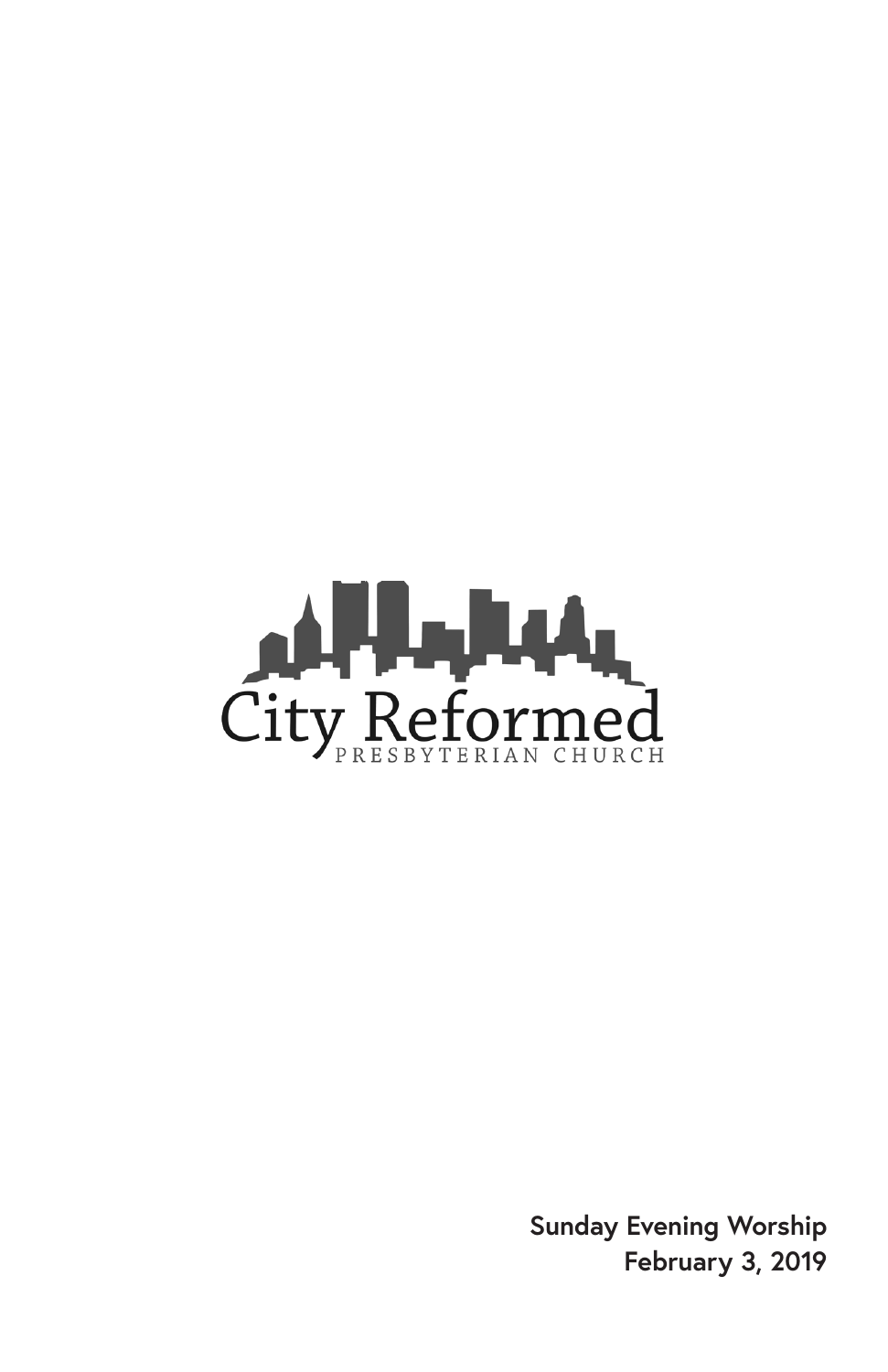#### **Welcome to City Reformed Presbyterian Church**

We are glad to have you join us for worship today. Please feel free to stick around after the service and ask questions about who we are and what we do! If you would like more information, please refer to our print newsletter, *City This Month,* or visit our website: **cityreformed.org**.

### **Reflections**

Remember that you can never be really whole till you are holy, for holiness is spiritual sanity; it is the caring of the mind and heart from the disease which sin brought upon them.

- Charles Spurgeon

#### **About Us**

#### **Sunday Morning Worship Service**

10:15AM Twentieth Century Club 4201 Bigelow Blvd. Pittsburgh, PA 15213 (Oakland)

#### **Sunday Evening Worship Service**

6:30PM 3929 Coleman St. Pittsburgh, PA 15207 (Greenfield)

#### **Church Office** (Open Tues - Fri)

3929 Coleman St. Pittsburgh, PA 15207 t: 412-720-7014 e: office@cityreformed.org w: cityreformed.org

#### **Donations**

#### Online: **cityreformed.org/give**

Mail: to the Church Office address above "Attn: Allison" (please make checks payable to City Reformed Presbyterian Church)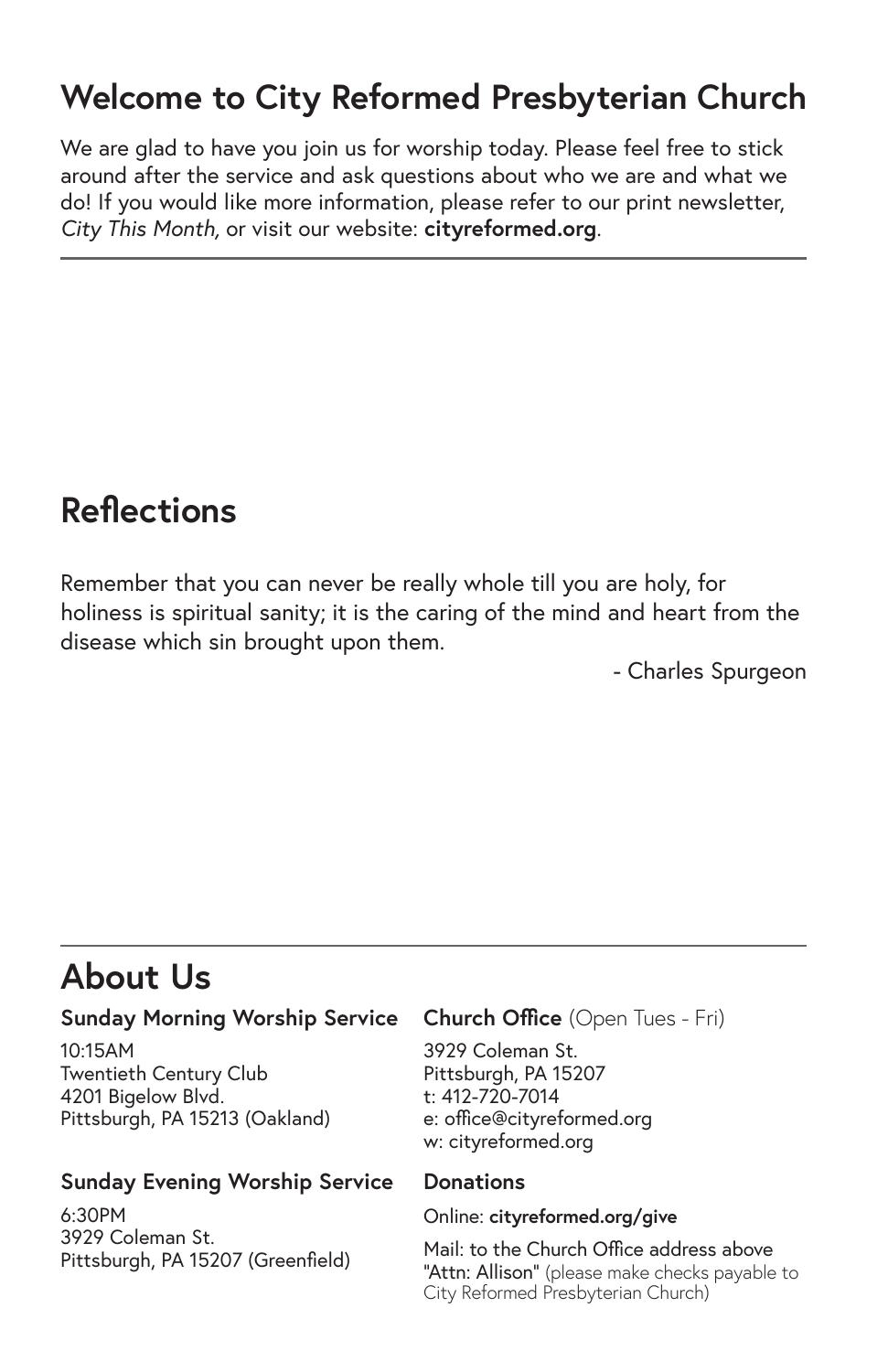# **Worship Service**

**City Reformed Presbyterian Church** Sunday Evening Worship – February 3, 2019 Presider: Dave Nameun Cho

#### **Call to Worship: Psalm 77:8-15**

*Please stand for the call to worship if you are able.*

- Leader Has his steadfast love forever ceased? Are his promises at an end for all time? Has God forgotten to be gracious? Has he in anger shut up his compassion?"
- **People Then I said, "I will appeal to this, to the years of the right hand of the Most High."**
- Leader I will remember the deeds of the LORD; yes, I will remember your wonders of old. I will ponder all your work, and meditate on your mighty deeds.
- **People Your way, O God, is tholy. What god is great like our God?**
- Leader You are the God who works wonders; you have made known your might among the peoples.
- **People You with your arm redeemed your people, the children of Jacob and Joseph.**

#### **Prayer of Invocation**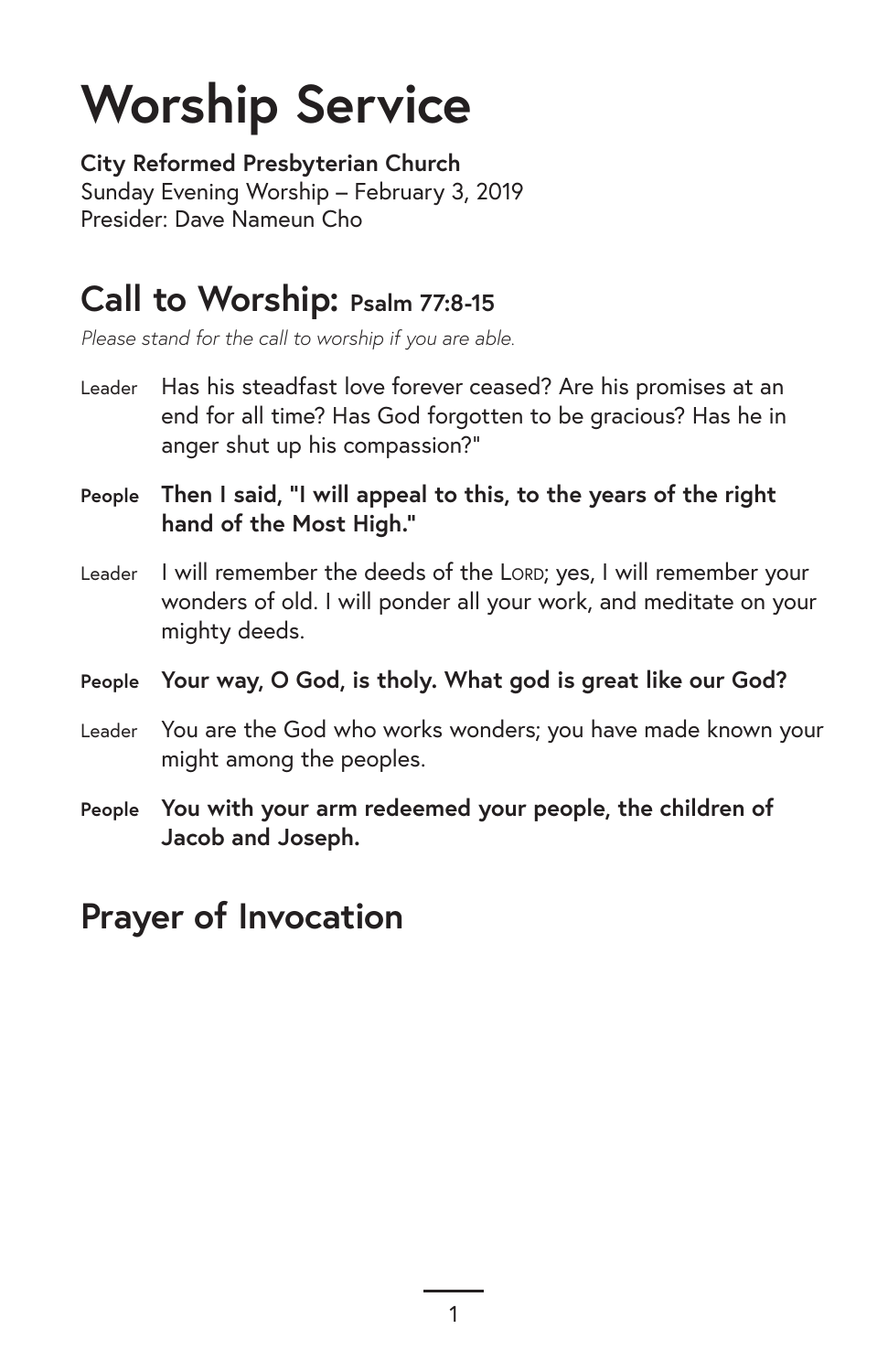#### **10,000 Reasons (Bless The Lord)**

*(Words & Music: Jonas Myrin and Matt Redman)*

*Bless the Lord O my soul O my soul Worship His holy name Sing like never before O my soul I'll worship His holy name*

The sun comes up it's a new day dawning It's time to sing Your song again Whatever may pass and whatever lies before me Let me be singing when the evening comes

You're rich in love and You're slow to anger Your name is great and Your heart is kind For all Your goodness I will keep on singing Ten thousand reasons for my heart to find

And on that day when my strength is failing The end draws near and my time has come Still my soul will sing Your praise unending Ten thousand years and then forevermore

#### **Scripture Reading: Mark 10:42-45**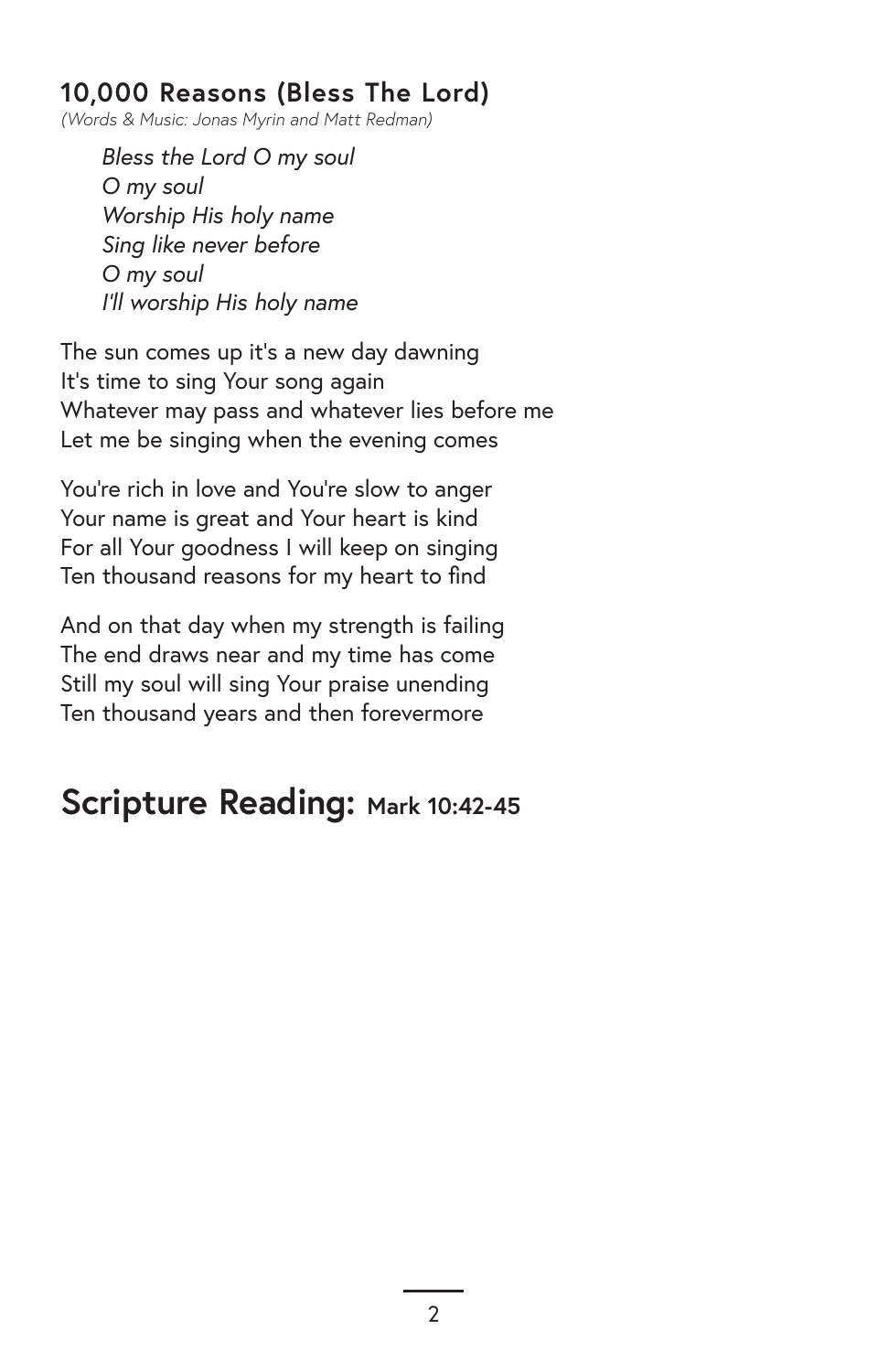#### **Come Thou Fount**

*(Words: Robert Robinson & Martin Madan 1760; Music: Unknown)*

Come thou fount of every blessing, Tune my heart to sing thy grace. Streams of mercy never ceasing Call for songs of loudest praise. Teach me some melodious sonnet Sung by flaming tongues above. Praise the mount, I'm fixed upon it, Mount of God's unchanging love.

Here I raise my Ebenezer, Hither by thy help I'm come, And I hope by thy good pleasure Safely to arrive at home. Jesus sought me when a stranger, Wandering from the fold of God. He to rescue me from danger Interposed his precious blood.

O to grace how great a debtor Daily I'm constrained to be. Let that grace now like a fetter Bind my wandering heart to thee. Prone to wander, Lord I feel it, Prone to leave the God I love. Here's my heart, O take and seal it, Seal it for thy courts above.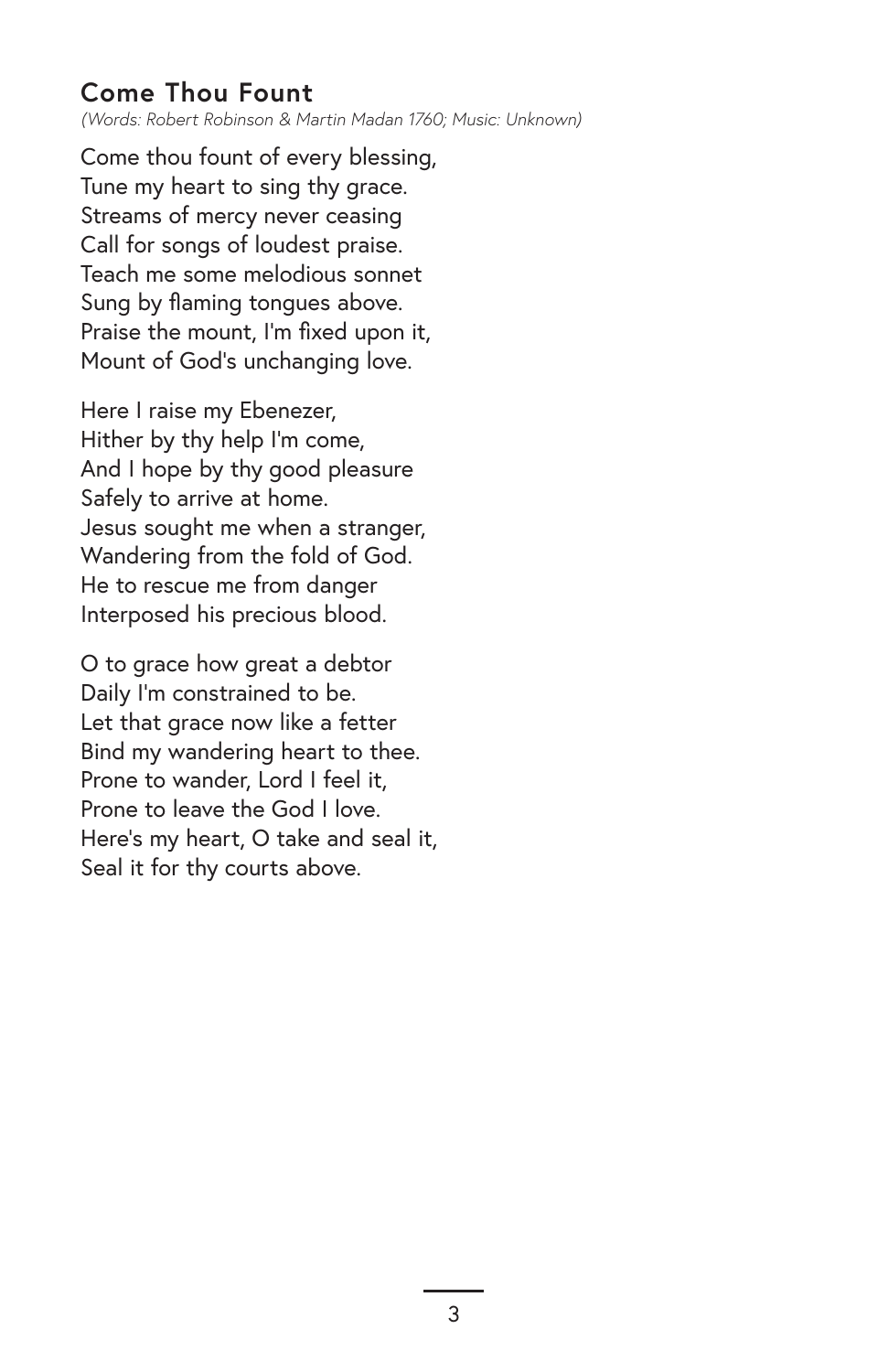### **Call to Confession: Philippians 2:12-13**

Therefore, my beloved, as you have always obeyed, so now, not only as in my presence but much more in my absence, work out your own salvation with fear and trembling, for it is God who works in you, both to will and to work for his good pleasure.

## **Prayer of Confession**

**Gracious heavenly Father, we confess our disobedience, both active and passive. Not only do we actively do that which is against your will, but even when we do good, we neglect that it is you working that good in us. Gives us eyes to see the enormity of our sin, that we may repent, and repent fully. Yet do not leave us there, but as we comprehend the expanse of our sin, so let us comprehend the greater expanse of the cross. Work in us that we may actively resist sin, but also work in us to love righteousness, holiness, and obedience. Amen.** 

# **Silent Confession**

#### **Assurance of Pardon: Philippians 3:7-9**

But whatever gain I had, I counted as loss for the sake of Christ. Indeed, I count everything as loss because of the surpassing worth of knowing Christ Jesus my Lord. For his sake I have suffered the loss of all things and count them as rubbish, in order that I may gain Christ and be found in him, not having a righteousness of my own that comes from the law, but that which comes through faith in Christ, the righteousness from God that depends on faith...

#### **Membership Vows: Brian Davis**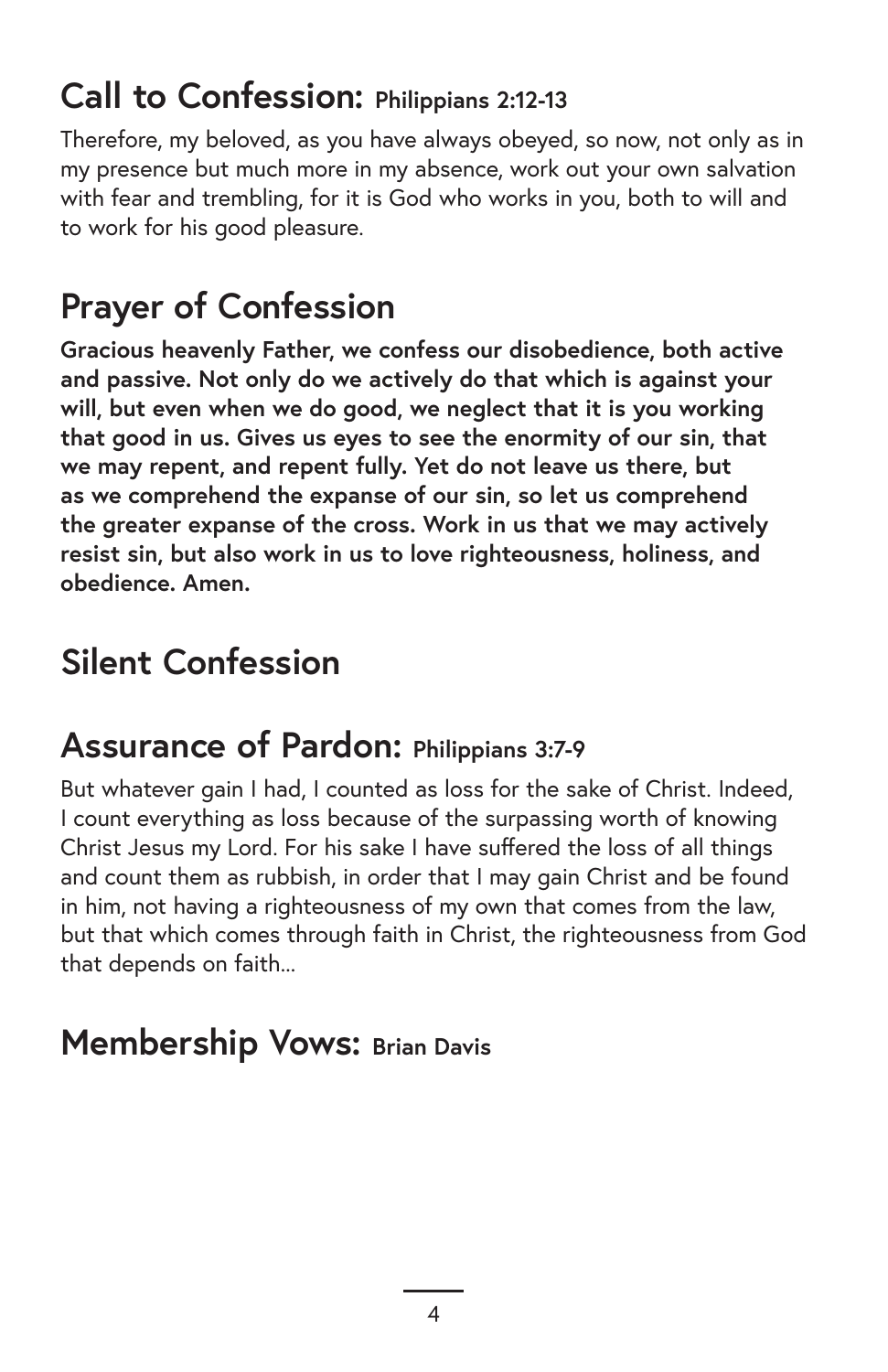### **Song of Renewal**

**Jesus I Come**  *(Words: William Sleeper 1887; Music: Greg Thompson 2000)*

Out of my bondage, sorrow and night, Jesus, I come; Jesus, I come. Into Thy freedom, gladness, and light Jesus, I come to Thee, Out of my sickness into Thy health, Out of my wanting and into Thy wealth, Out of my sin and into Thyself, Jesus, I come to Thee.

Out of my shameful failure and loss, Jesus, I come; Jesus, I come. Into the glorious gain of Thy cross, Jesus, I come to Thee. Out of earth's sorrows into Thy balm, Out of life's storms and into Thy calm, Out of distress into jubilant psalm, Jesus, I come to Thee.

Out of unrest and arrogant pride, Jesus, I come; Jesus, I come. Into Thy blessed will to abide, Jesus, I come to Thee. Out of myself to dwell in Thy love, Out of despair into raptures above, Upward forever on wings like a dove, Jesus, I come to Thee.

Out of the fear and dread of the tomb, Jesus, I come; Jesus, I come. Into the joy and light of Thy home, Jesus, I come to Thee. Out of the depths of ruin untold, Into the peace of Thy sheltering fold, Ever Thy glorious face to behold, Jesus, I come to Thee.

## **Corporate & Pastoral Prayer**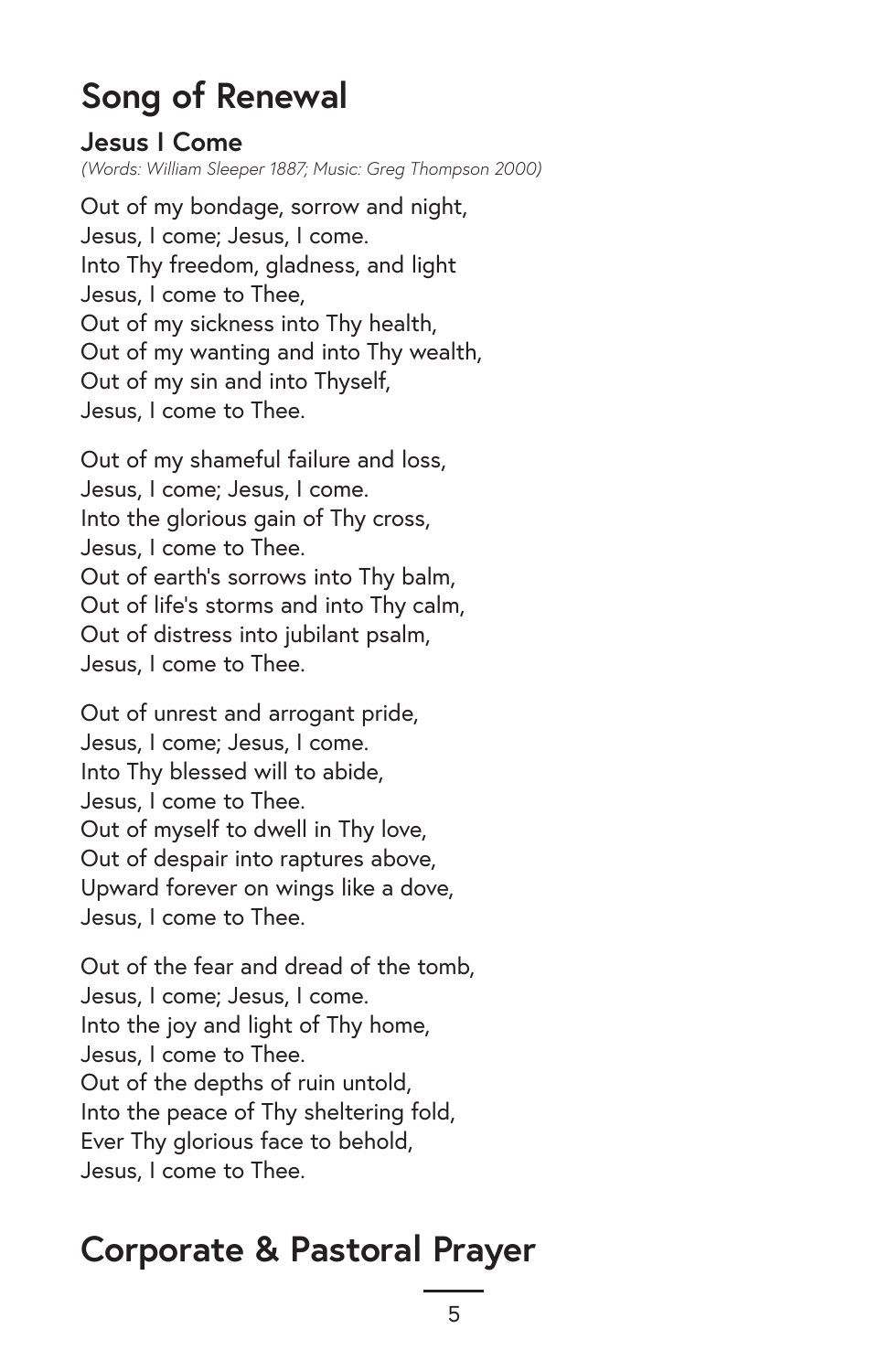#### **Sermon: 1 Peter 1:13-21**

**"Ransomed for Holiness"** - Reverend Joseph Bianco

Therefore, preparing your minds for action, and being sober-**1** minded, set your hope fully on the grace that will be brought to you at the revelation of Jesus Christ. 14As obedient children, do not be conformed to the passions of your former ignorance, 15but as he who called you is holy, you also be holy in all your conduct, <sup>16</sup>since it is written, "You shall be holy, for I am holy."<sup>17</sup>And if you call on him as Father who judges impartially according to each one's deeds, conduct yourselves with fear throughout the time of your exile, 18knowing that you were ransomed from the futile ways inherited from your forefathers, not with perishable things such as silver or gold, 19but with the precious blood of Christ, like that of a lamb without blemish or spot. 20He was foreknown before the foundation of the world but was made manifest in the last times for the sake of you <sup>21</sup>who through him are believers in God, who raised him from the dead and gave him glory, so that your faith and hope are in God.

Leader This is the Word of the Lord.

**People Thanks be to God.**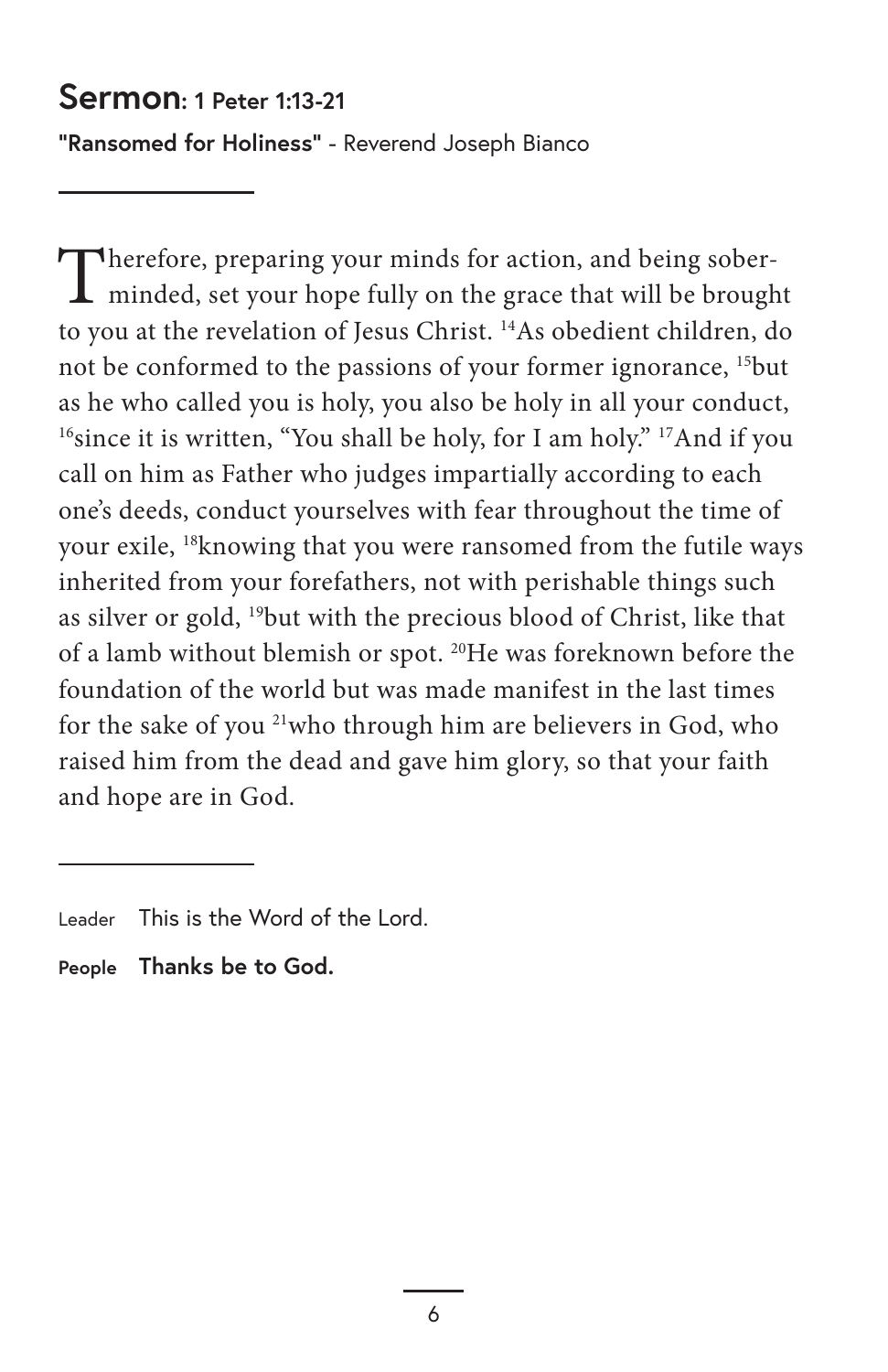# **Additional Scripture**

Leviticus 11:44 / For I am the Lord your God. Consecrate yourselves therefore, and be holy, for I am holy. You shall not defile yourselves with any swarming thing that crawls on the ground.

Job 38:3 / Dress for action like a man; I will question you, and you make it known to me.

Luke 12:35 / "Stay dressed for action and keep your lamps burning...."

Colossians 1:15-20 / He is the image of the invisible God, the firstborn of all creation. For by him all things were created, in heaven and on earth, visible and invisible, whether thrones or dominions or rulers or authorities—all things were created through him and for him. And he is before all things, and in him all things hold together. And he is the head of the body, the church. He is the beginning, the firstborn from the dead, that in everything he might be preeminent. For in him all the fullness of God was pleased to dwell, and through him to reconcile to himself all things, whether on earth or in heaven, making peace by the blood of his cross.

Hebrews 2:9 / But we see him who for a little while was made lower than the angels, namely Jesus, crowned with glory and honor because of the suffering of death, so that by the grace of God he might taste death for everyone.

#### **Song of Thanksgiving Jesus I My Cross Have Taken**

*(Words: Henry Lyte 1825; Music: Bill Moore 2001)*

Jesus, I my cross have taken, All to leave and follow Thee. Destitute, despised, forsaken, Thou from hence my all shall be. Perish every fond ambition, All I've sought or hoped or known. Yet how rich is my condition! God and heaven are still my own.

*(continued on next page)*